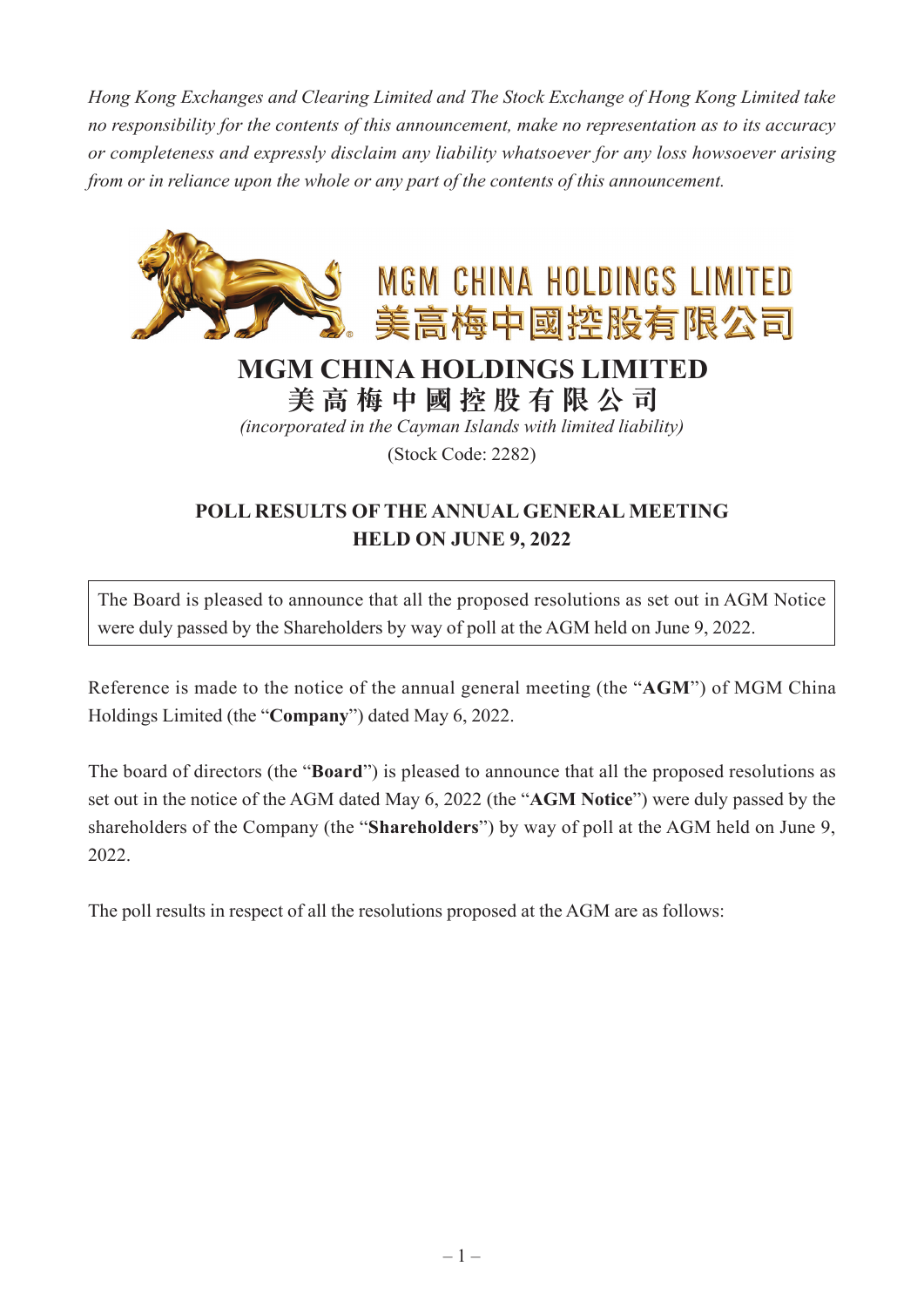| <b>Ordinary Resolutions</b> |                                                                                                                                                                                                                                    | <b>Number of votes</b><br>(Approximate % of total<br>shares voted) |  |
|-----------------------------|------------------------------------------------------------------------------------------------------------------------------------------------------------------------------------------------------------------------------------|--------------------------------------------------------------------|--|
|                             |                                                                                                                                                                                                                                    | For<br><b>Against</b>                                              |  |
| 1.                          | To receive and consider the audited financial<br>statements and the reports of the directors<br>of the Company (the "Directors") and<br>Independent Auditor for the year ended<br>December 31, 2021.                               | 98,000<br>3,289,824,297<br>$(99.997021\%)$<br>(0.002979%)          |  |
| 2(A)                        | To re-elect Mr. John M. McManus as an<br>(i)<br>executive Director.                                                                                                                                                                | 3,251,082,786<br>38,839,511<br>$(1.180560\%)$<br>$(98.819440\%)$   |  |
|                             | To re-elect Mr. Kenneth Xiaofeng Feng<br>(ii)<br>as a non-executive Director.                                                                                                                                                      | 3,273,633,924<br>16,288,373<br>$(99.504901\%)$<br>$(0.495099\%)$   |  |
|                             | To re-elect Mr. Jonathan S. Halkyard as<br>(iii)<br>a non-executive Director.                                                                                                                                                      | 3,208,401,012<br>81,521,285<br>$(97.522091\%)$<br>$(2.477909\%)$   |  |
|                             | To re-elect Mr. Russell Francis Banham<br>(iv)<br>as an independent non-executive<br>Director.                                                                                                                                     | 597,429<br>3,289,324,868<br>(0.018159%)<br>(99.981841%)            |  |
|                             | To re-elect Mr. Simon Meng as an<br>(v)<br>independent non-executive Director.                                                                                                                                                     | 2,362,537<br>3,287,559,760<br>(99.928189%)<br>$(0.071811\%)$       |  |
| 2.(B)                       | To authorize the Board of Directors (the<br>"Board") to fix the remuneration of the<br>Directors.                                                                                                                                  | 3,289,922,297<br>$\theta$<br>$(100.000000\%)$<br>$(0.000000\%)$    |  |
| 3.                          | To re-appoint Messrs. Deloitte Touche<br>Tohmatsu as the Independent Auditor of<br>the Company and to authorize the Board<br>of Directors of the Company to fix their<br>remuneration.                                             | 98,000<br>3,289,824,297<br>(0.002979%)<br>$(99.997021\%)$          |  |
| 4.                          | To grant a general mandate to the Directors to<br>issue, allot and deal with additional shares of<br>the Company not exceeding 20% of the total<br>number of issued shares at the date of passing<br>this resolution. <sup>#</sup> | 2,986,947,707<br>302,974,590<br>(90.790828%)<br>(9.209172%)        |  |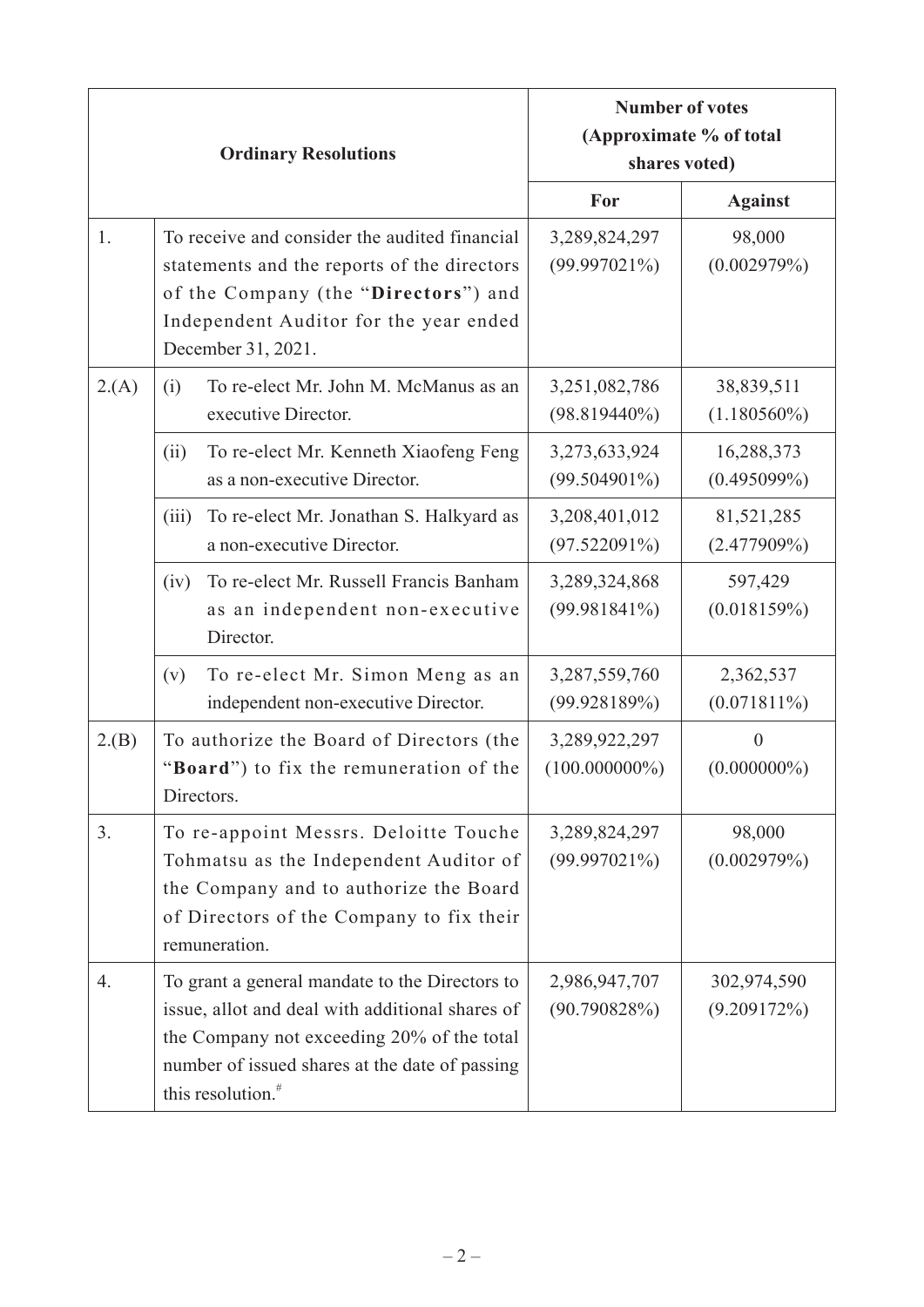| <b>Ordinary Resolutions</b> |                                                                                                                                                                                                                                          | <b>Number of votes</b><br>(Approximate % of total<br>shares voted) |                               |
|-----------------------------|------------------------------------------------------------------------------------------------------------------------------------------------------------------------------------------------------------------------------------------|--------------------------------------------------------------------|-------------------------------|
|                             |                                                                                                                                                                                                                                          | For                                                                | <b>Against</b>                |
| 5.                          | To grant a general mandate to the Directors<br>to repurchase shares of the Company not<br>exceeding 10% of the total number of issued<br>shares at the date of passing this resolution. <sup>#</sup>                                     | 3,289,919,717<br>$(99.999922\%)$                                   | 2,580<br>(0.000078%)          |
| 6.                          | To add the total number of the shares which<br>are repurchased under the general mandate<br>in Resolution $(5)$ to the total number of the<br>shares which may be issued under the general<br>mandate in Resolution $(4)$ . <sup>#</sup> | 2,988,917,906<br>$(90.850714\%)$                                   | 301,004,391<br>$(9.149286\%)$ |

As a simple majority of not less than one-half of the votes were cast in favour of the above resolutions, the above resolutions were duly passed as ordinary resolutions of the Company.

## *# Please refer to the AGM Notice for the full text of these resolutions.*

As at the date of the AGM, the total number of issued and fully paid up shares of the Company was 3,800,000,001 shares, which was the total number of shares entitling the holders to attend and vote for or against the resolutions at the AGM. There were no restrictions on any Shareholders to cast votes on any of the proposed resolutions at the AGM. There were no shares entitling the Shareholders to attend and abstain from voting in favour of any of the proposed resolutions as set out in Rule 13.40 of the Rules Governing the Listing of Securities on The Stock Exchange of Hong Kong Limited (the "**Listing Rules**"). No Shareholder was required under the Listing Rules to abstain from voting for approving the resolutions proposed at the AGM. No parties had indicated in the circular to shareholders dated May 6, 2022 that they intended to vote against or to abstain from voting on any resolutions at the AGM.